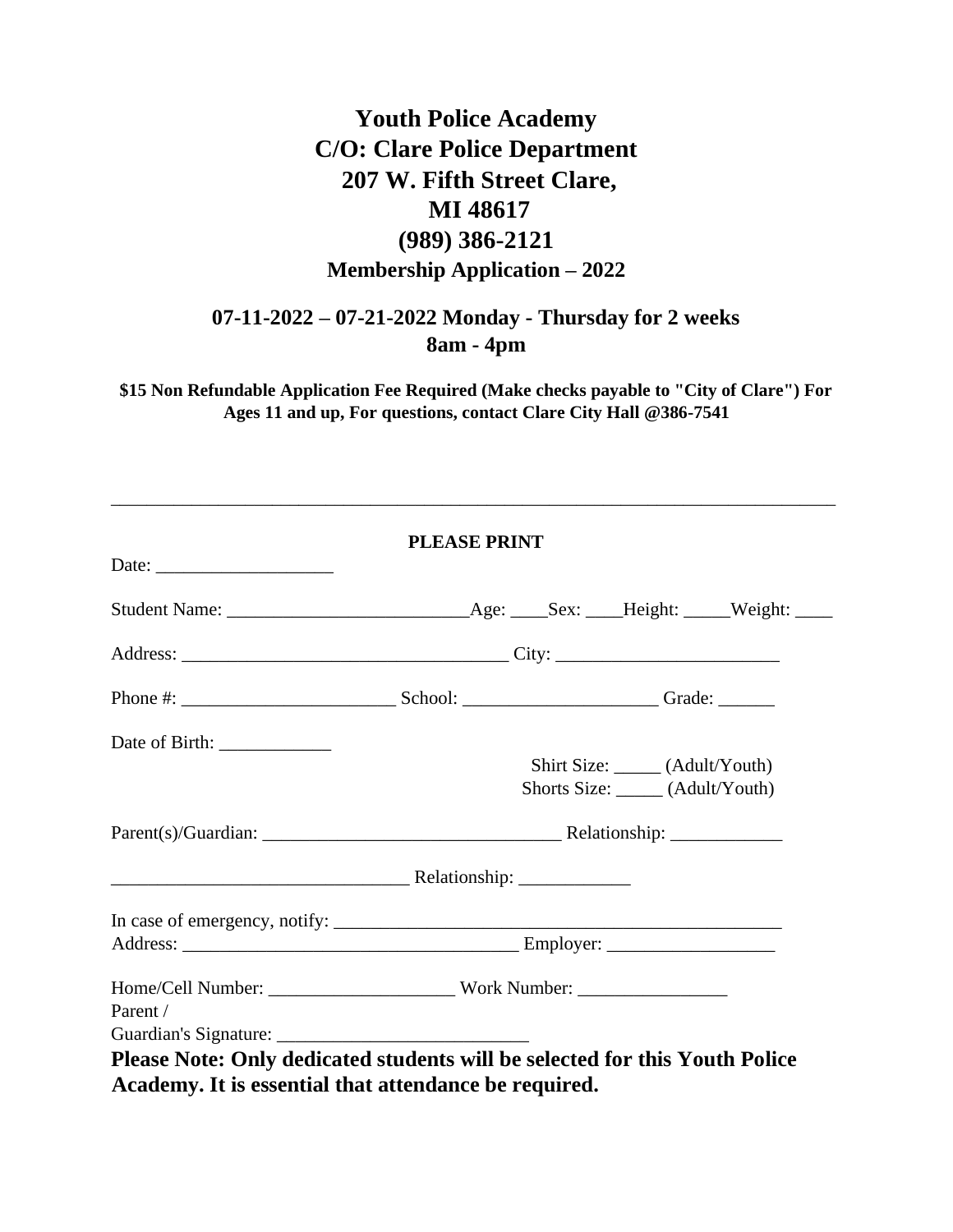# **Youth Police Academy 207 W. Fifth Street Clare, MI 48617 (989) 386-2121 07-11-2022 - 07-21-2022 Monday - Thursday for 2 weeks**

\_\_\_\_\_\_\_\_\_\_\_\_\_\_\_\_\_\_\_\_\_\_\_\_\_\_\_\_\_\_\_\_\_\_\_\_\_\_\_\_\_\_\_\_\_\_\_\_\_\_\_\_\_\_\_\_\_\_\_\_\_\_\_\_

Cadet's Name:\_\_\_\_\_\_\_\_\_\_\_\_\_\_\_\_\_\_\_\_\_\_\_\_\_\_\_\_\_\_

Please list any drug sensitivities or allergies:

Please list any medications that are being taken or need to be taken throughout the academy:

\_\_\_\_\_\_\_\_\_\_\_\_\_\_\_\_\_\_\_\_\_\_\_\_\_\_\_\_\_\_\_\_\_\_\_\_\_\_\_\_\_\_\_\_\_\_\_\_\_\_\_\_\_\_\_\_\_\_\_\_\_\_\_\_

\_\_\_\_\_\_\_\_\_\_\_\_\_\_\_\_\_\_\_\_\_\_\_\_\_\_\_\_\_\_\_\_\_\_\_\_\_\_\_\_\_\_\_\_\_\_\_\_\_\_\_\_\_\_\_\_\_\_\_\_\_\_\_\_

\_\_\_\_\_\_\_\_\_\_\_\_\_\_\_\_\_\_\_\_\_\_\_\_\_\_\_\_\_\_\_\_\_\_\_\_\_\_\_\_\_\_\_\_\_\_\_\_\_\_\_\_\_\_\_\_\_\_\_\_\_\_\_\_

\_\_\_\_\_\_\_\_\_\_\_\_\_\_\_\_\_\_\_\_\_\_\_\_\_\_\_\_\_\_\_\_\_\_\_\_\_\_\_\_\_\_\_\_\_\_\_\_\_\_\_\_\_\_\_\_\_\_\_\_\_\_\_\_

\_\_\_\_\_\_\_\_\_\_\_\_\_\_\_\_\_\_\_\_\_\_\_\_\_\_\_\_\_\_\_\_\_\_\_\_\_\_\_\_\_\_\_\_\_\_\_\_\_\_\_\_\_\_\_\_\_\_\_\_\_\_\_\_

\_\_\_\_\_\_\_\_\_\_\_\_\_\_\_\_\_\_\_\_\_\_\_\_\_\_\_\_\_\_\_\_\_\_\_\_\_\_\_\_\_\_\_\_\_\_\_\_\_\_\_\_\_\_\_\_\_\_\_\_\_\_\_\_

Please list any current medical conditions:

Please list any food allergies or special diets:

\_\_\_\_\_\_\_\_\_\_\_\_\_\_\_\_\_\_\_\_\_\_\_\_\_\_\_\_\_\_\_\_\_\_\_\_\_\_\_\_\_\_\_\_\_\_\_\_\_\_\_\_\_\_\_\_\_\_\_\_\_\_\_\_ Emergency Contact: \_\_\_\_\_\_\_\_\_\_\_\_\_\_\_\_\_\_\_\_\_\_\_\_\_\_\_\_\_\_\_\_\_\_\_\_\_\_\_\_\_\_\_\_\_\_\_\_\_\_\_\_\_\_\_ Home/Work Number: \_\_\_\_\_\_\_\_\_\_\_\_\_\_\_\_\_\_\_\_ Cell Number: \_\_\_\_\_\_\_\_\_\_\_\_\_\_\_\_\_\_\_\_\_\_\_\_\_\_\_\_ Parent /<br>Guardian's Signature **\_\_\_\_\_\_\_\_\_ Guardian's Signature \_\_\_\_\_\_\_\_\_\_\_\_\_\_\_\_\_\_\_\_\_\_\_\_\_\_\_\_ Date \_\_\_\_\_\_\_\_\_\_\_\_ Youth Police Academy 207 W. Fifth Street Clare, MI 48617 (989) 386-2121**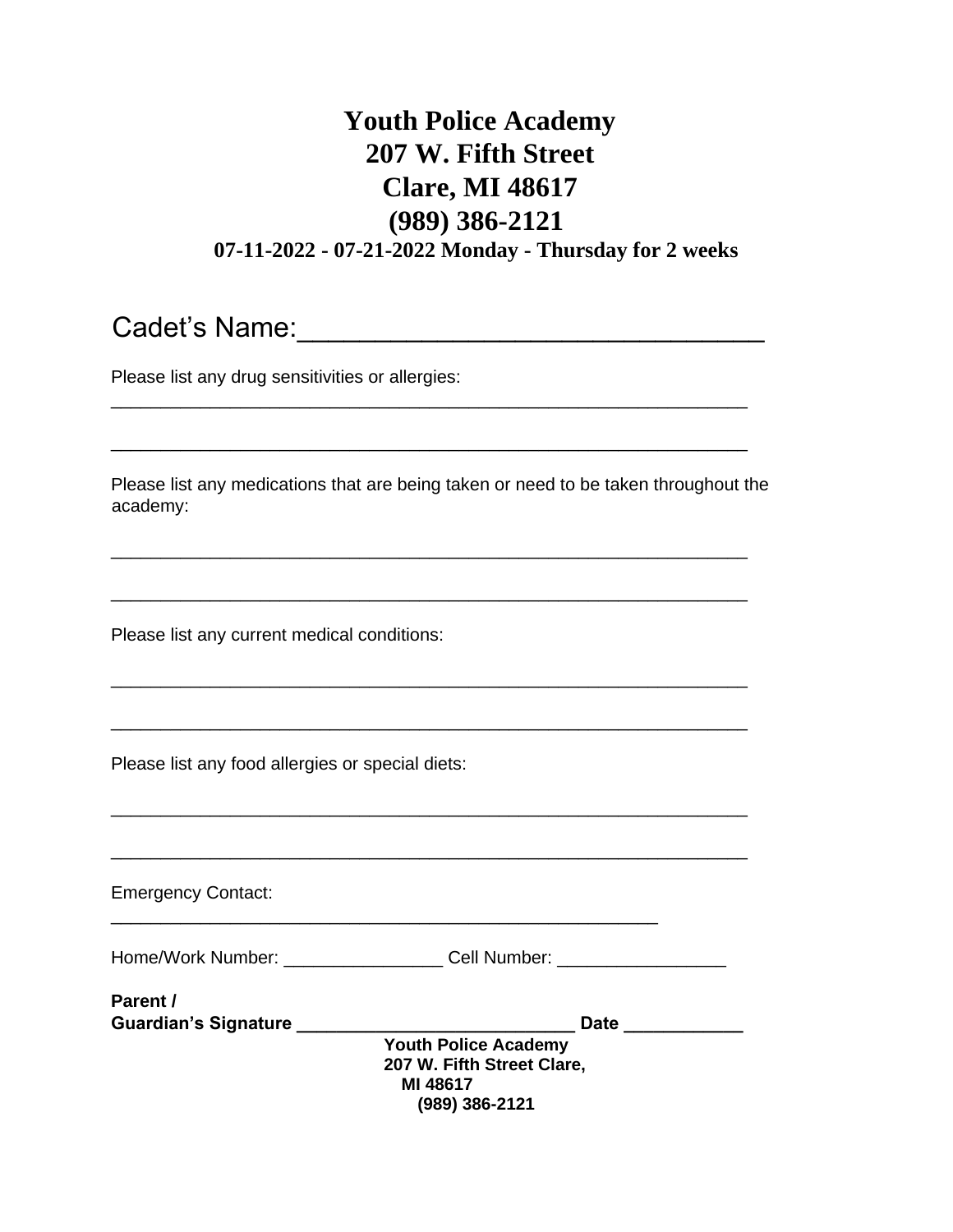**Student attending Academy** \_\_\_\_\_\_\_\_\_\_\_\_\_\_\_\_\_\_\_\_\_\_\_\_\_\_\_\_\_\_\_\_\_\_\_\_\_\_\_\_\_\_\_\_

### **Recording Consent**

I, undersigned parent or legal guardian of the above named minor, gives permission for my son/daughter to be photographed and video recorded by the media and the Clare City Police Department during the Youth Police Academy. All images may be published by media and or the Clare City Police department.

| Parent/Guardian's Signature | Date: |
|-----------------------------|-------|
|                             |       |

### **Transportation Waiver**

I, undersigned parent or legal guardian of the above named minor, will provide transportation to and from the Youth Police Academy. If I cannot provide transportation I will make arrangements for my son/daughter and will notify Officer David or my child's mentor about the change.

Parent/Guardian's Signature example and Date:

### **WAIVER OF LIABILITY, RELEASE, INDEMNIFICATION AND HOLD HARMLESS ARGREEMENT**

I, the undersigned parent or legal guardian of the above named minor, have read the Waiver of Liability, Release, Indemnification and Hold Harmless Agreement and have had the opportunity to consult with legal counsel before signing this Agreement. I understand all of the terms of this Agreement, and I execute it voluntarily and with full knowledge of its significance.

Signed this  $\_\_\_\_\_\_\_\$  day of  $\_\_\_\_\_\_\_\_\_\_\_$ , 20 $\_\_\_\_\_\_\_\_\_\_\_$ .

X\_\_\_\_\_\_\_\_\_\_\_\_\_\_\_\_\_\_\_\_\_\_\_\_\_\_\_\_\_\_\_\_

Signature of Parent/Guardian

\_\_\_\_\_\_\_\_\_\_\_\_\_\_\_\_\_\_\_\_\_\_\_\_\_\_\_\_\_\_\_\_

\_\_\_\_\_\_\_\_\_\_\_\_\_\_\_\_\_\_\_\_\_\_\_\_\_\_\_\_\_\_\_\_

Street Address

City, State, and Zip Code

X\_\_\_\_\_\_\_\_\_\_\_\_\_\_\_\_\_\_\_\_\_\_\_\_\_\_\_\_\_\_\_\_

Signature of Minor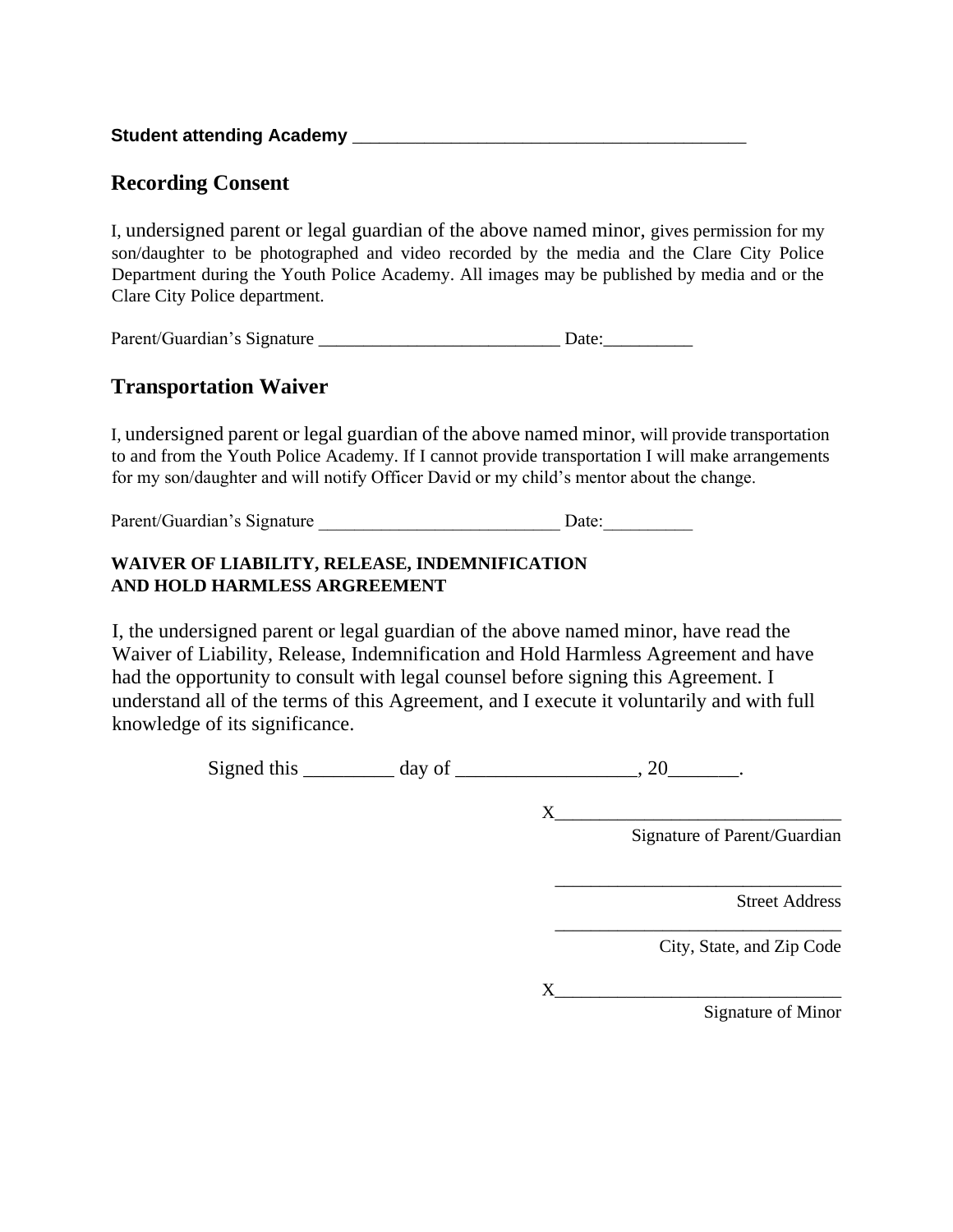# Page Intentionally Left Blank

**(PARENT OR GUARDIAN - KEEP THIS PAGE FOR YOUR RECORDS)** 

**Youth Police Academy 207 W. Fifth Street Clare, MI 48617 (989) 386-2121 07-11-2018 - 07-21-2022 Monday - Thursday for 2 weeks 8am - 4pm** 

# **WAIVER OF LIABILITY, RELEASE, INDEMNIFICATION AND HOLD HARMLESS ARGREEMENT**

As the Parent or Guardian of a Minor and on behalf of said Minor and in consideration of the privilege and opportunity of said Minor being a participant in the Youth Police Academy sponsored by Clare City Police other assisting agencies, which includes but is not limited to, said Minor engaging in various physical activities and being transported to and from events and participation may involve certain inherent risks and dangers to his or her property and do hereby agree to assume the risks attendant to all activities associated with said Minor's participation in the Youth Police Academy, including, but not limited to, property damage and/or personal injury (including death) to said Minor resulting from motor vehicle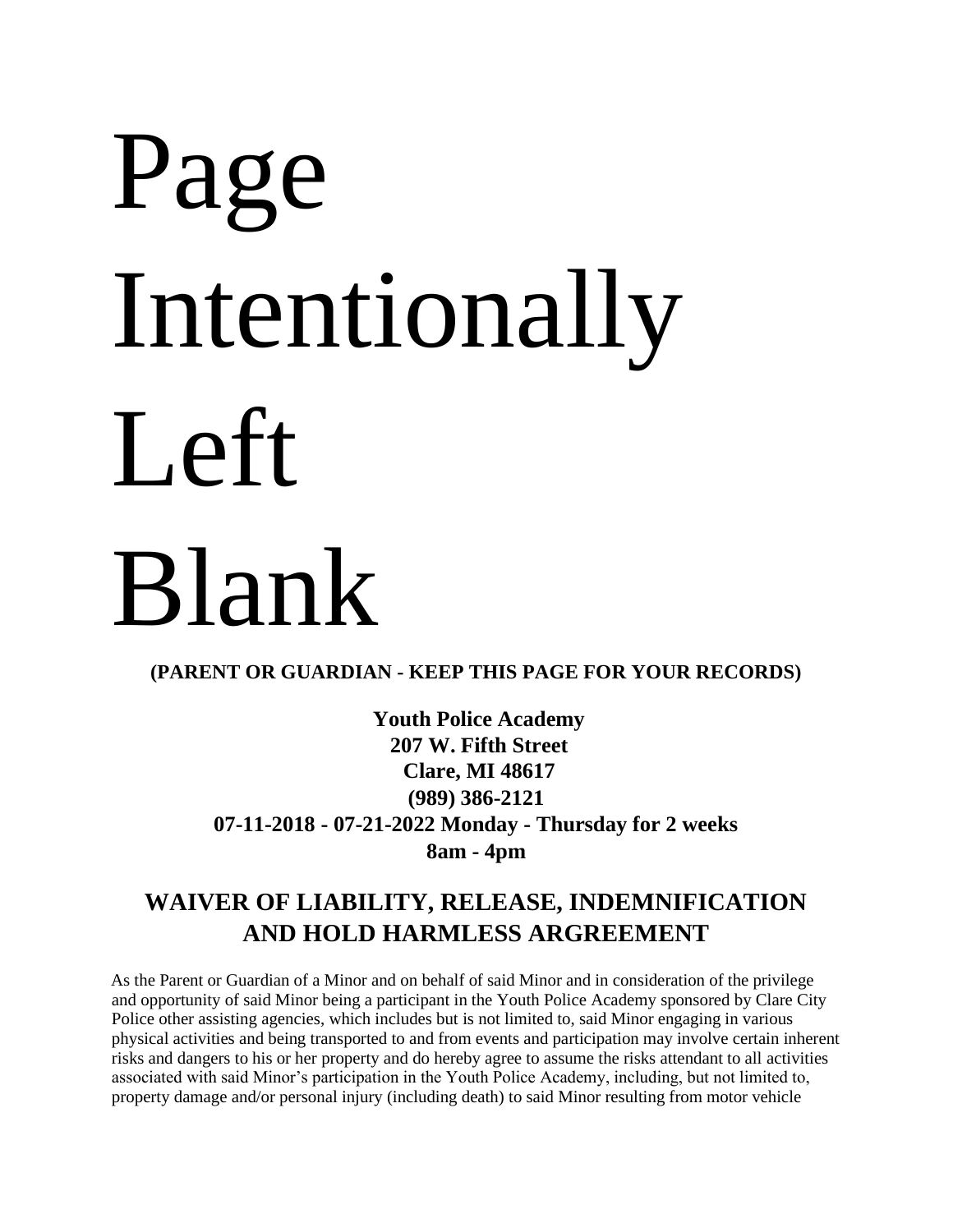accidents or motor vehicle collisions on either public streets or private property; property damage and/or personal injury (including death) to said Minor resulting from his or her own errors, omissions or negligent acts; property damage and/or personal injury (including death) to said Minor resulting from another person's or persons' errors, omissions or negligent acts; and property damage and/or personal injury (including death) to others resulting from said Minor's own errors, omissions or negligent acts. In this regard, I assume and agree to pay all medical costs for care and treatment of injuries to said Minor and/or expenses for loss of damage to said Minor's property arising from his or her participation in the Youth Police Academy.

I hereby agree to waive, on behalf of said Minor, his or her heirs, personal representatives, estate or assigns, subject to the approval of the court with appropriate jurisdiction, all claims of whatsoever kind and nature arising from said Minor's participation in the Youth Police Academy, which said Minor, his or her heirs, personal representatives, estate or assigns may have or in the future have against the Youth Police Academy, the City of Clare, all assisting Agencies and Companies, its officials, officers, agents, servants, representatives, and employees, in both their governmental and private capacities, and I hereby further agree on behalf of said Minor, his or her heirs, personal representatives, estates or assigns, to fully and forever release, discharge, indemnify, defend and hold harmless, subject to the approval of the court with appropriate jurisdiction, the Youth Police Academy, the City of Clare, all assisting Agencies and Companies, its officials, officers, agents, servants, representatives and employees, in both their governmental and private capacities, from any and all liability, claims, suits, demands, expenses of litigation or causes of action, which said Minor child, his or her heirs, personal representatives, estates or assigns may have or in the future have by reason of injury to person (including death) or loss of, damage to, or loss of use of any property occasioned by error, omission or negligent act by said Minor or any other person with regard to said Minor's participation in the Youth Police Academy, and I, on behalf of said Minor, his or her heirs, personal representatives, estate or assigns, will defend and protect the Youth Police Academy and the City of Clare, all assisting Agencies and Companies, against any and all such claims and demands. I hereby further agree, on behalf of said Minor, his or her heirs, personal representatives, estates or assigns, that such

### **(PARENT OR GUARDIAN - KEEP THIS PAGE FOR YOUR RECORDS) (PARENT OR GUARDIAN - KEEP THIS PAGE FOR YOUR RECORDS)**

waiver, release, discharge and indemnity shall apply whether the claims, losses, damages, causes of action, suits or liability arise in whole or in part from the negligence of the City of Clare, all assisting Agencies and Companies, its officials, officers, agents, servants, representatives or employees. This covenant of indemnification shall include reasonable attorneys' fees and costs incurred by the Youth Police Academy and the City of Clare, all assisting Agencies and Companies, in defense of such claim, action or liability.

I hereby also agree to waive all claims of whatsoever kind and nature, including, but not limited to, a claim for the loss of earnings and services of said Minor and a claim for medical and other expenses actually incurred as a result of injury to said Minor, arising from said Minor's participation in the Youth Police Academy, which I, my heirs, personal representatives, estate or assigns may have or in the future have against the Youth Police Academy, City of Clare, all assisting Agencies and Companies, its officials, officers, agents, servants, representatives, and employees, in both their governmental and private capacities, and I hereby further agree to fully and forever release, discharge, indemnify, defend and hold harmless the Youth Police Academy, City of Clare, all assisting Agencies and Companies, its officials, officers, agents, servants, representatives and employees, in both their governmental and private capacities, from any and all liability, claims, suits, demands, expenses of litigation or cause of action, which I, my heirs, personal representatives, estate or assigns may have or in the future have by reason of injury to person (including death) or loss of, damage to, or loss of use of any property occasioned by error, omission or negligent act by said Minor or any other person with regard to said Minor's